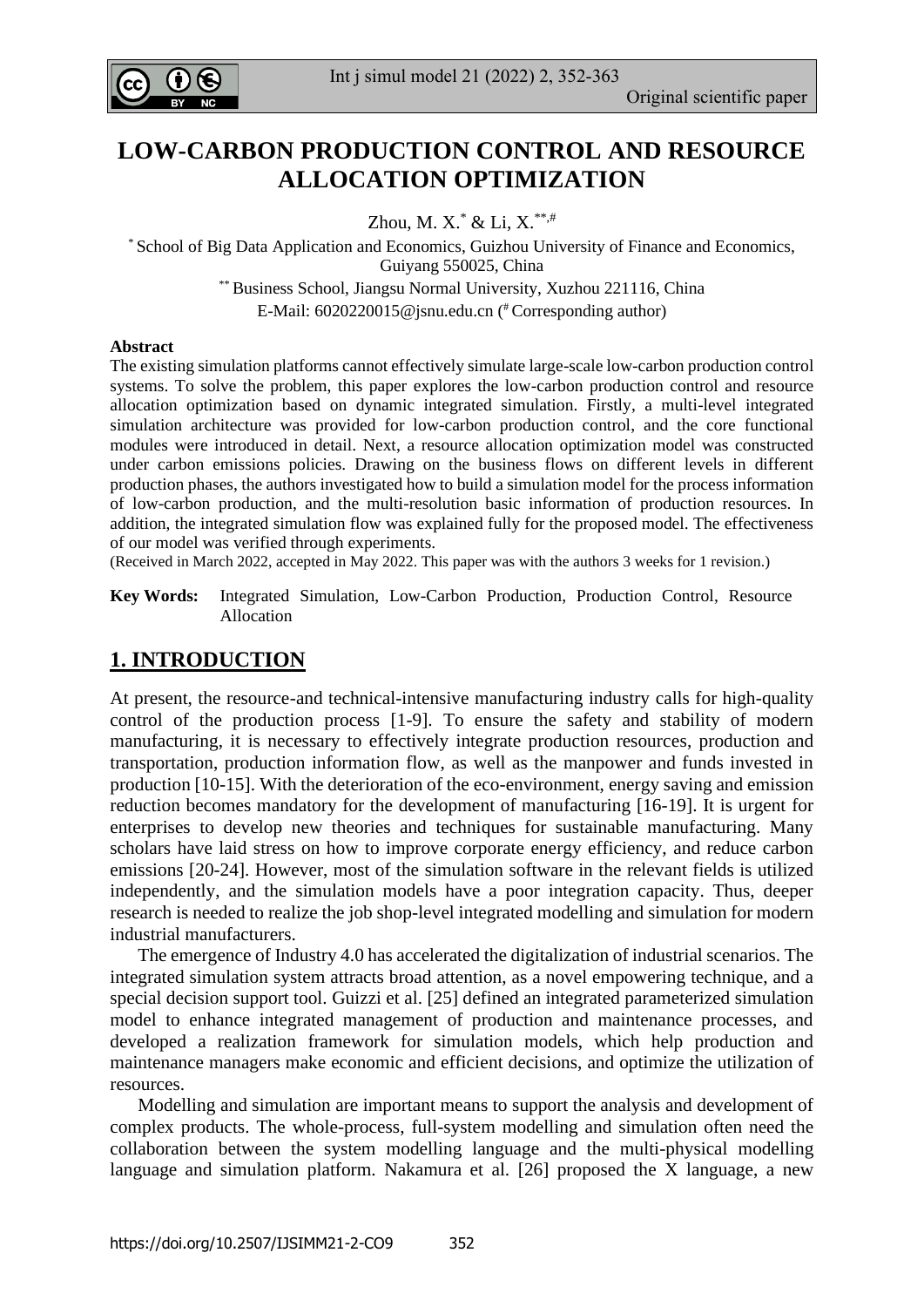language for intelligent integrated modelling and simulation, to support the illustration of the structure and physical behaviour of system layers, as well as the construction of complex agent models.

 The traditional production planning model does not involve the constraints of process operations. To optimize the production plan of refineries, and ensure the unit operating conditions in the optimal plan, Dong et al. [27] optimized and integrated the production plan and process operation of the petrochemical industry, and obtained the operating conditions by optimizing the production plan on process simulation software. Taking a refinery as the example, Dong et al. proved that their approach guarantees the accessibility of the production plan. The optimization improves the practical application of the production plan.

 The design and development of complex products are a multi-disciplinary collaborative process that requires distributed teamwork. However, traditional simulation methods disciplinespecific. In distributed collaborative environments, the existing simulation models cannot be shared and reused efficiently. To solve the problem, Yu et al. [28] designed a multi-level knowledge framework for knowledge representation, retrieving, and reasoning of simulation models. The Web service technology was adopted to share simulation knowledge, and an engineering application model was prepared to encapsulate simulation knowledge in an integrated manner. This model contains the information about geometric models, design algorithms or analysis codes.

 The current integrated simulation platforms cannot reflect the standards or protocols adopted by low-carbon production control systems. The poor expansibility and weak flexibility make it impossible to carry out largescale simulations on the platforms. Therefore, this paper explores the low-carbon production control and resource allocation optimization based on dynamic integrated simulation. Firstly, Section 2 provides a multi-level integrated simulation architecture for low-carbon production control, and introduces the core functional modules, including simulation module for the supply chain on the planning layer, simulation module for the scheduling layer, whole-process simulation module for process control, and simulation module for dynamic flow of key equipment. Before simulation, Section 3 constructs a resource allocation optimization model under carbon emissions policies. Targeting traditional manufacturers, Section 4 considers the business flows on different levels in different production phases, discusses how to build a simulation model for the process information of low-carbon production, and the multi-resolution basic information of production resources, and details the integrated simulation flow for the proposed model. The effectiveness of our model was verified through experiments.

## **2. MULTI-LEVEL INTEGRATED SIMULATION ARCHITECTURE**

The multi-level integrated simulation architecture for low-carbon production control consists of multiple modules, namely, simulation module for the supply chain on the planning layer, simulation module for the scheduling layer, whole-process simulation module for process control, and simulation module for dynamic flow of key equipment. The parameters of each functional module should be properly configured, and the different modules must interact with each other appropriately. Fig. 1 shows the relationship between the functional modules. A slight change to a functional module may affect the execution of all the other modules, and in turn cause the entire production control system to behave differently. The consequences of any change of any module are immense.

 A possible way to discuss each functional module is to evaluate each module through simulation, and verify the reasonability of the hypotheses made before the simulation. The performance of the entire production control system depends on the interaction between functional modules. Therefore, it is of pivotal importance to evaluate the interactivity between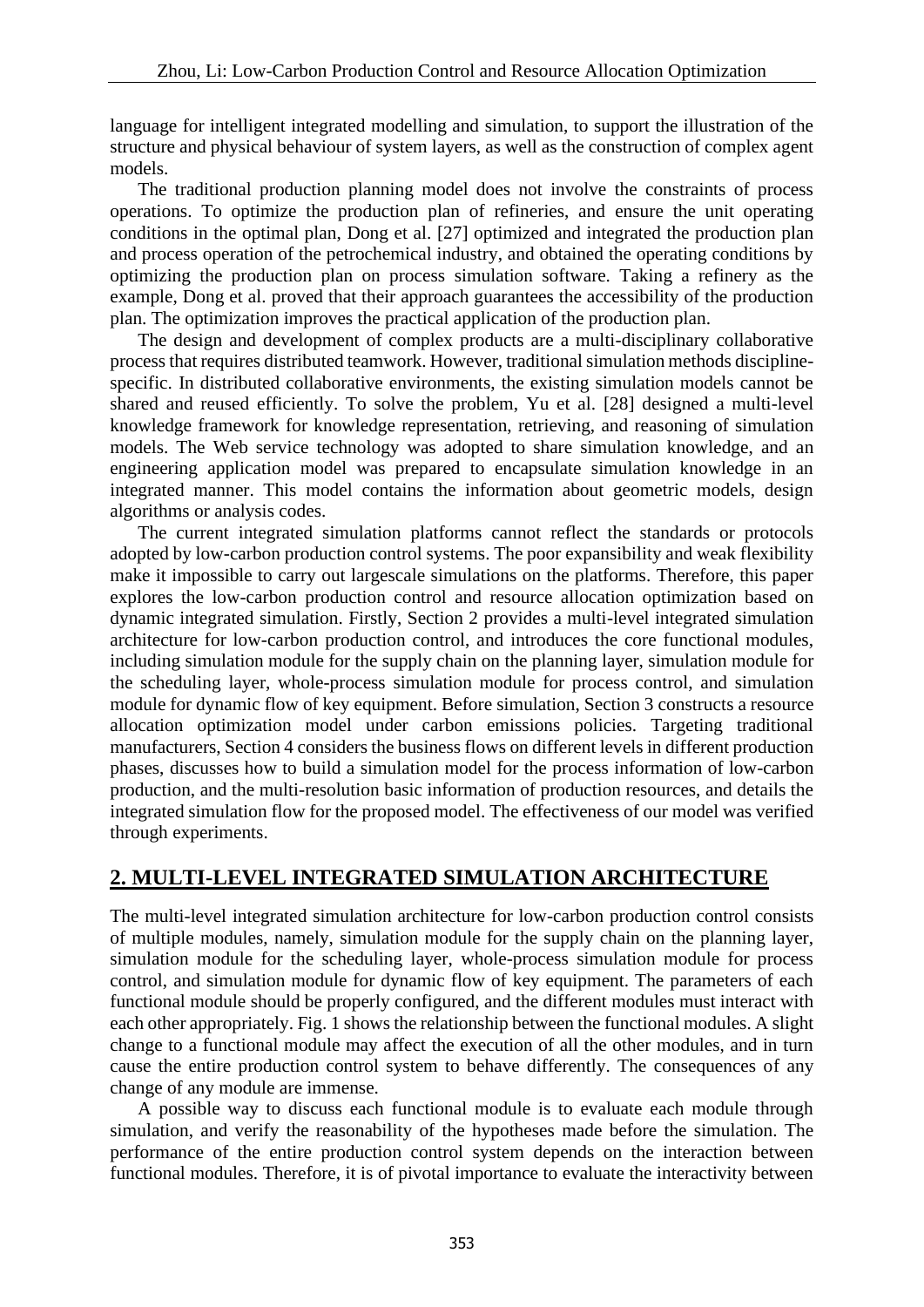these modules during the simulation. Hence, the four simulation modules, namely, simulation module for the supply chain on the planning layer, simulation module for the scheduling layer, whole-process simulation module for process control, and simulation module for dynamic flow of key equipment, need to be debugged independently, before being integrated for centralized debugging.



Figure 1: Relationship between functional modules.

 Based on market supply and demand, the simulation module for the supply chain on the planning layer can predict many issues, such as the price and supply of raw materials, the price and demand of products, the transportation capacity of raw materials and products, the production capacity of the job-shop, the inventory capacity of the producer, and simulate the position and state changes of raw materials and products in each link of the supply chain. In addition, this module can emulate the random oscillation of uncertain disturbances.

 The simulation module for the scheduling layer can simulate the production process under low-carbon constraint, including the start and stop of production equipment, production plan, cyclic processing plan, as well as the transformation, delivery, and storage of raw materials, parts, and products. The module can also predict the occurrence of production equipment failures.

 Referring to the production techniques, detailed standard production data, and empirical models, the whole-process simulation module for process control can simulate how the production rate is affected by raw material supply, parts properties, and equipment operating conditions in the production process. Moreover, the module can track the stats of raw materials, parts, and products, and predict carbon emissions.

 Based on strict production and control principles, the simulation module for dynamic flow of key equipment can establish precise models for the techniques and control of key production equipment, simulate all possible operations under regular working conditions, analyse the dynamic responses of equipment to the changes in operating conditions, production demand, or raw material/parts supply, laying the basis for the dynamic stability of the equipment.

 Apart from the construction of key simulation modules, the greatest challenge to the multilevel integrated simulation of low-carbon production control is to simulate numerous production control and resource allocation nodes. As the number of nodes increases, the computer memory and processor resources required for simulation grow linearly. During the wireless network simulation of large-scale production sites, each functional module needs to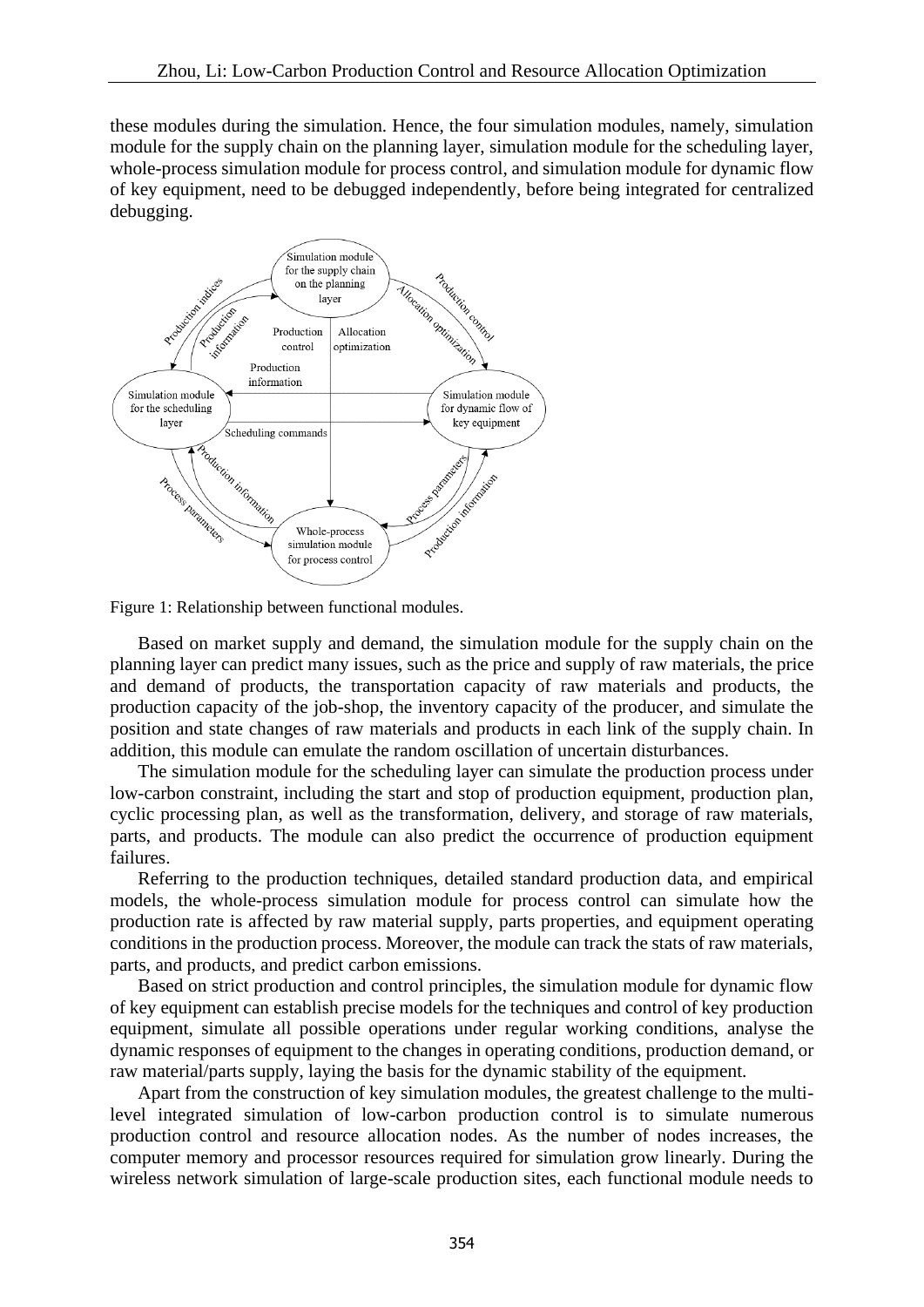compute all adjacent nodes in the communication range of the corresponding production control and resource allocation node, before judging whether an adjacent node receives the information from that node. Therefore, the resource consumption is proportional to the square of the number of nodes. For large-scale production sites, it is often necessary to model and simulate more than 10,000 nodes. Only multi-level integrated simulation systems can complete the simulation task.

#### **3. RESOURCE ALLOCATION OPTIMIZATION MODEL**

Prior to simulation, a resource allocation optimization model was established under carbon emissions policies. Without considering the effect of carbon emissions, the original simulation model was set up for production resource allocation. The model involves two decision variables, namely, a 0-1 decision variable, and a resource demand decision variable. The 0-1 decision variable *uabβ* represents the option of resource allocation:

$$
u_{ab\beta} = \begin{cases} 1, & \text{if node } j \text{ of product } a \text{ selects resources } \beta \\ 0, & \text{otherwise} \end{cases} \quad \forall a, \forall b, \forall \beta
$$
 (1)

 The resource demand decision variable *vgbβ* represents the number of production resources *β* allocated from supplier *g* to the resource allocation node *b*:

$$
v_{gb\beta} \ge 0 \quad \forall g, \forall b, \forall \beta \tag{2}
$$

Let  $t_{gb\beta}$  be the supply cost of the production resources  $\beta$  allocated from supplier g to the resource allocation node *b*. The proposed simulation model aims to minimize the resource supply cost. This cost can be calculated by:

$$
E^{C} = \sum_{g=1}^{G} \sum_{b=1}^{B} \sum_{\beta=1}^{\Gamma_{b}} v_{gb\beta} t_{gb\beta}
$$
(3)

 The constraints are detailed below. The production resources to be allocated to the same machine must be selected by the principle of choosing one resource out of many:

$$
\sum_{\beta=1}^{\Gamma_j} u_{ab\beta} = 1 \quad \forall a, \forall b \tag{4}
$$

In low-carbon production control, the resources must be selected by the following rule:

$$
u_{ab\beta} \le u_{ab'\beta'} \qquad \forall a \forall \left(b_{\beta}, b_{\beta'}\right) \in CHI \tag{5}
$$

The incompatibility rule can be expressed as:

$$
u_{ab\beta} + u_{ab'\beta'} \le 1 \qquad \forall a \forall \left(b_{\beta}, b_{\beta'}\right) \in NCHI \tag{6}
$$

 To ensure that the final allocation meets the requirements of production equipment, this paper describes whether a machine chooses the production resources supplied by a resource allocation node. The machine needs the resources, and does not need the resources can be respectively expressed as:

$$
u_{ab\beta} = 1 \qquad \forall (a, b, \beta) \in NE \tag{7}
$$

$$
u_{ab\beta} = 0 \qquad \forall (a, b, \beta) \in NNE \tag{8}
$$

 To ensure that the production demand is sufficient for completing the production task, the production resources demanded by each resource allocation node must be equal to or greater than the production demand. Thus, the balance constraint of production resources can be expressed as:

$$
\sum_{a=1}^{A} r_a p_a u_{ab\beta} = \sum_{g=1}^{G} v_{gb\beta} \qquad \forall b \forall \beta
$$
\n(9)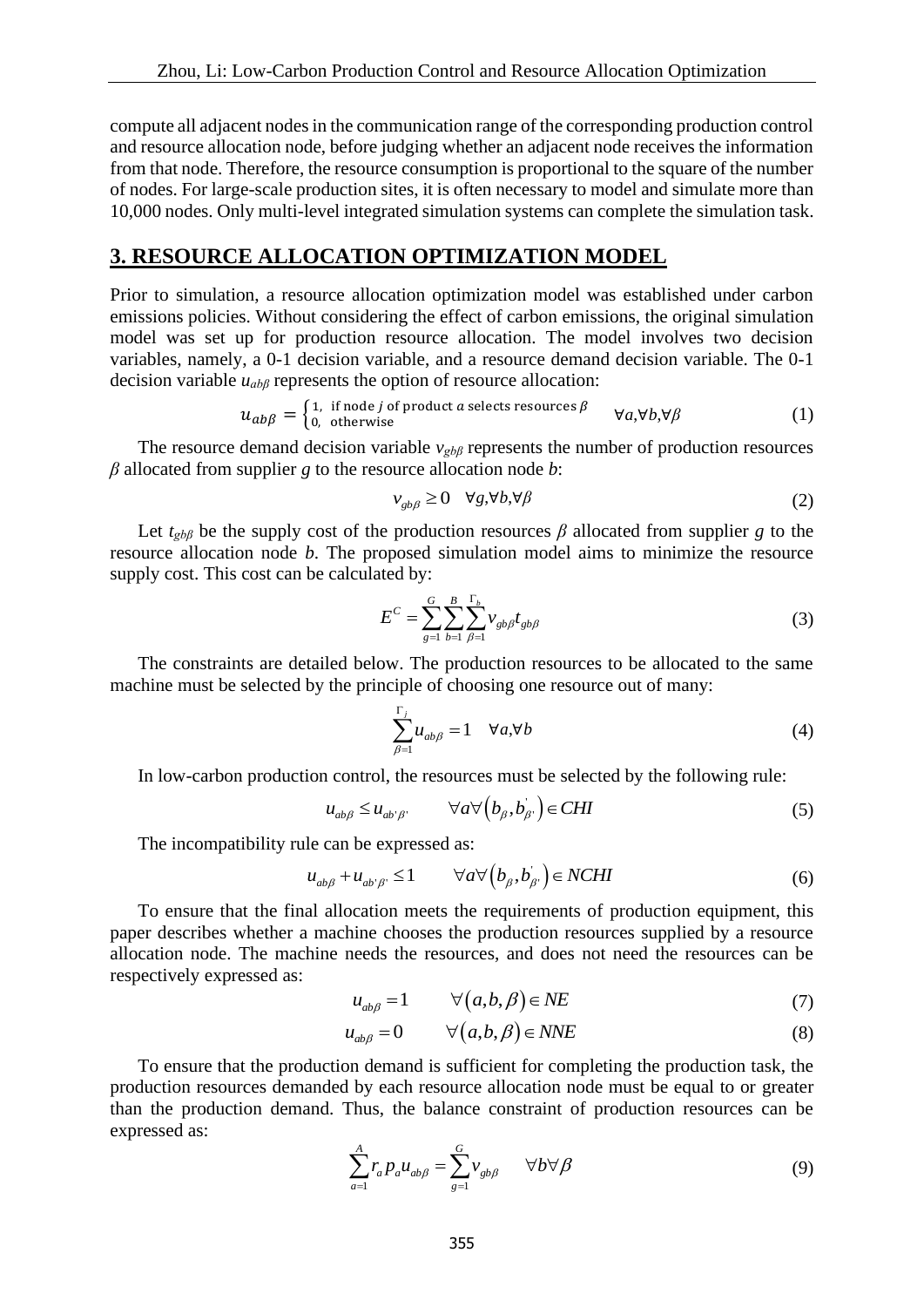Considering the supplier's limited supply capacity of production resources, the demand for production resources should be smaller than the maximum supply capacity of the supplier. The supplier's supply capacity of production resources must satisfy:

$$
v_{gbg} \le b_{gbg} \qquad \forall g \forall b \forall \beta \tag{10}
$$

 Under carbon emissions policies, the total amount of carbon emitted by a job shop must be smaller than a pre-set fixed value called the carbon cap. Let  $o^{CEA}$  be the carbon cap;  $o^{PCE}$ <sub>kbβ</sub> be the production carbon emission of production resources  $\beta$  at resource allocation node *j*;  $o^{ACE}$ <sub>*b*β</sub> be the carbon emissions of the assemblage. To limit the carbon emissions of the job shop in production control and resource allocation, the following constraint should be introduced to the simulation model:

$$
\sum_{g=1}^{G} \sum_{j=1}^{J} \sum_{\beta=1}^{\Gamma_j} \left( v_{gb\beta} o_{b\beta}^{PCE} + v_{gb\beta} o_{gb\beta}^{ACE} \right) \le o^{CEA} \tag{11}
$$

 Under carbon emissions policies, the low-carbon production control and resource allocation optimization model can be expressed as:

Objective: Min 
$$
E^C
$$

\ns.t.

\nConstraints (4) – (11)

\n
$$
u_{ab\beta} \in \{0,1\}
$$
\n
$$
v_{gb\beta} \ge 0
$$
\n(12)

 Under carbon emissions policies, every unit of carbon dioxide emitted from the job shop will be taxed. Unlike the carbon cap, the carbon tax is not greatly correlated with the total carbon emissions of the job shop during the production. Let *ζ* be the carbon tax rate; *υ* be the penalty coefficient. Then, the objective function of the original simulation model under carbon emissions policies can be established as:

$$
\min \sum_{g=1}^{G} \sum_{b=1}^{B} \sum_{\beta=1}^{\Gamma_b} \nu_{gb\beta} t_{gb\beta} + \zeta \nu \sum_{g=1}^{G} \sum_{b=1}^{B} \sum_{\beta=1}^{\Gamma_b} \left( \nu_{gb\beta} o_{b\beta}^{PCE} + \nu_{gb\beta} o_{gb\beta}^{ACE} \right)
$$
(13)

 Thus, the low-carbon production control and resource allocation optimization model under carbon emissions policies can be finalized as:

Objective: Eq. (12)

\ns.t.

\nConstraints (4) – (11)

\n
$$
u_{ab\beta} \in \{0, 1\}
$$
\n
$$
v_{gb\beta} \ge 0
$$
\n(14)

#### **4. INTEGRATED SIMULATION FLOW**

Based on the above optimization model and integrated simulation framework, this section considers the business flows on different levels in different production phases of traditional manufacturers, and discusses how to build a simulation model for the process information of low-carbon production, and the multi-resolution basic information of production resources.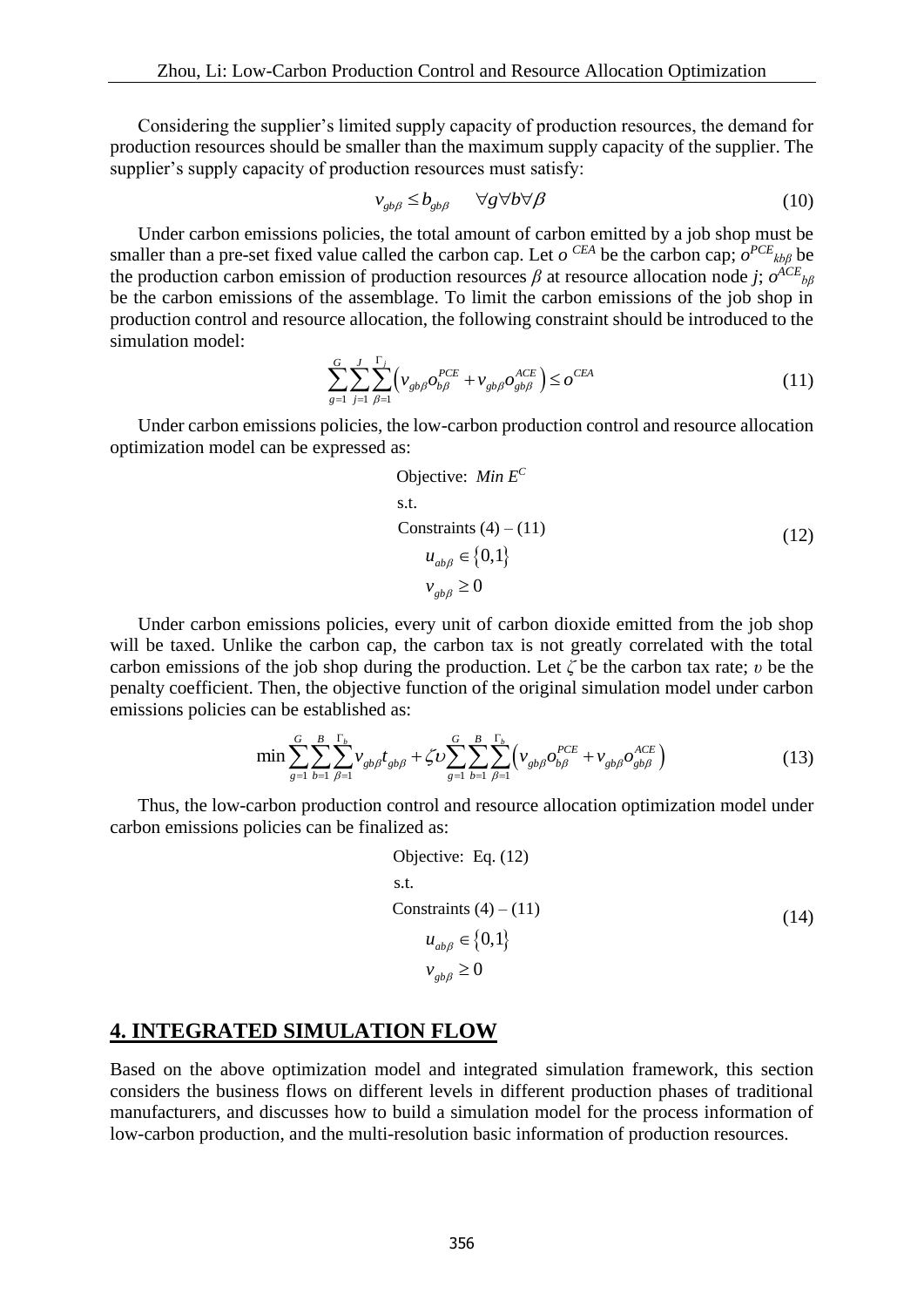

Figure 2: Structure of integrated simulation platform.

 Fig. 2 shows the structure of the integrated simulation platform. The emulators corresponding to the functional modules are mainly responsible for simulating the issues related to low-carbon production control and resource allocation, such as warning of raw materials / parts supply and demand, completion time forecast, emergency equipment fault management, logistics navigation, carbon limit reminder, and emergency reminder light of production accidents.

 The emulators work in the following manner: In the job-shop, the execution state of each monitoring node of low-carbon production control and resource allocation needs to be sent to the adjacent nodes, using the application programming interface (API) provided by the emulators of the wireless transmission network. Once an emulator detects that a node receives the monitoring information, it will notify the relevant nodes, and supervise them to complete the task of production control and resource allocation.

 This proposed multilevel integrated simulation model synthetizes the emulators of the process information model of low-carbon production, with the emulators of the multi-resolution basic information model of production resources, to carry out the relevant simulation experiments.

 The proposed multilevel integrated simulation model functions like a middleware. It provides an ideal virtual computing environment for the low-carbon production control and resource allocation in the job-shop, shields the heterogeneity between the proprietary software of the four simulation modules, and completes the following functions: production cycle management, time synchronization of the emulators of different functional modules, caching the information about production control and resource allocation, and optimal data transmission for the wireless communication of the production control system.

 The production resources are allocated under the constraint of carbon emissions policies. From the angle of minimizing resource supply cost, numerous production control tasks are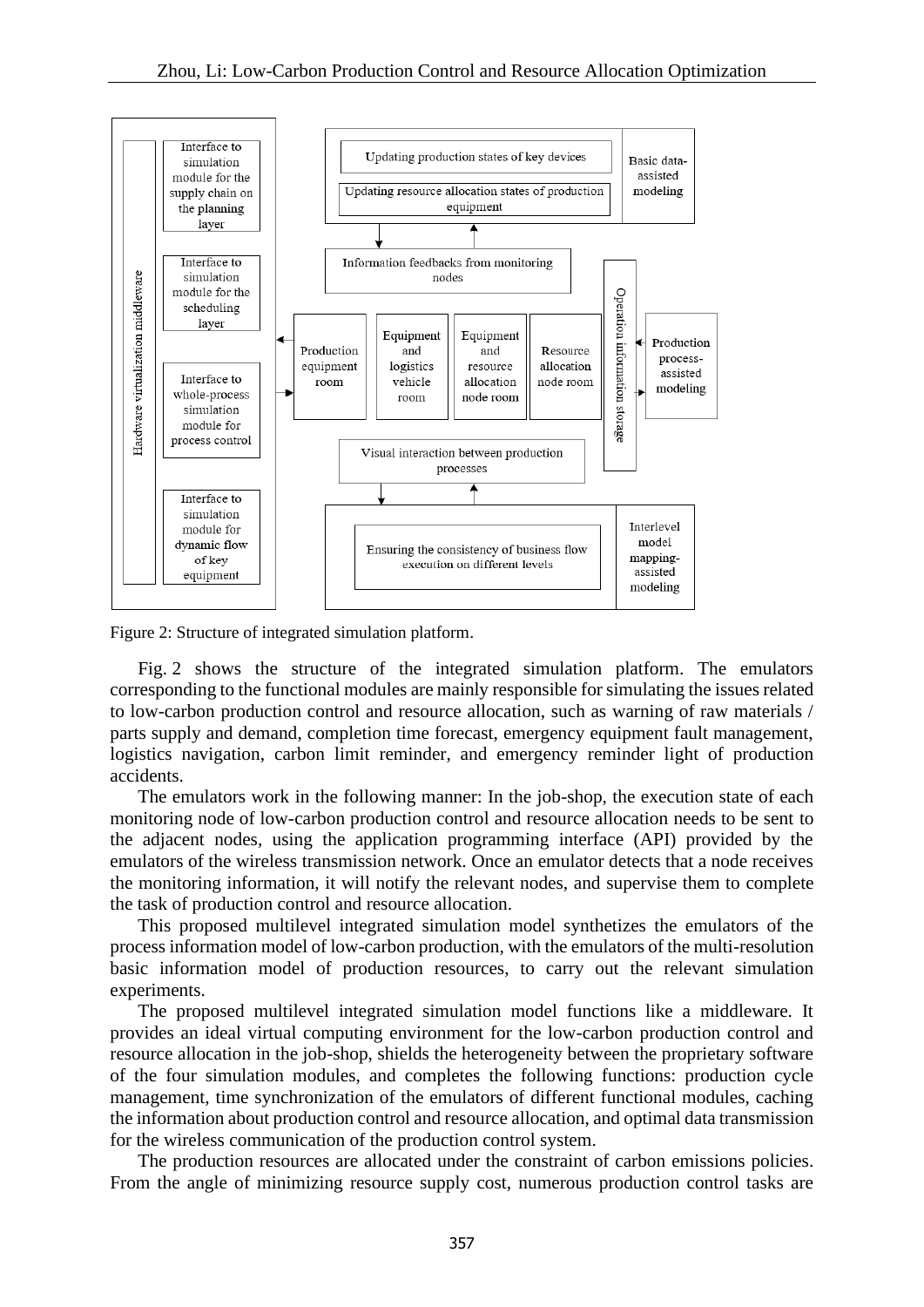aggregated into a relatively stable and unified monitoring and transmission model for resource allocation information. In this way, the complexity of each functional module emulator is shielded, making it much easier to integrate the information about production control and resource allocation to each emulator.

 The proposed multilevel integrated simulation model is responsible for coordinating the four functional modules, starting the emulator corresponding to each module, and synchronizing the time, state, and data interaction between all emulators.



Figure 3: Workflow of our simulation model.

| Table I: Actual allocation data for resource allocation optimization model |
|----------------------------------------------------------------------------|
| under carbon emissions policies.                                           |

| <b>Key devices</b> | <b>Operations</b> | <b>Resource supply cost</b> |                | <b>Delivery period</b> |                | <b>Carbon emissions</b> |                |
|--------------------|-------------------|-----------------------------|----------------|------------------------|----------------|-------------------------|----------------|
|                    |                   | S <sub>1</sub>              | S <sub>2</sub> | S1                     | S <sub>2</sub> | S1                      | S <sub>2</sub> |
| A                  | A1                | 1285                        | 1302           | 12                     | 20             | 18.2                    | 18             |
|                    | A2                | 52.6                        | 23.6           | 8                      | 25             | 24.8                    | 35             |
| B                  | B1                | 145                         | 112.7          | 15                     | 16             | 65                      | 22             |
|                    | B <sub>2</sub>    | 128.2                       | 75.2           | 13                     | 19             | 11.2                    | 26             |
|                    | B <sub>3</sub>    | 118.4                       | 45.1           | 18                     | 22             | 48.5                    | 52.4           |
| $\mathbf C$        | C <sub>1</sub>    | 42.5                        | 33.6           | 12                     | 13             | 12.4                    | 22.7           |
|                    | C <sub>2</sub>    | 148.2                       | 88.5           | 18                     | 17             | 3.5                     | 3.5            |
| D                  | D1                | 98.5                        | 71.2           | 13                     | 21             | 12.7                    | 22.8           |
|                    | D2                | 76.2                        | 28.4           | $\tau$                 | 26             | 20.8                    | 41.5           |
|                    | D <sub>3</sub>    | 61.8                        | 18.2           | 8                      | 18             | 3.16                    | 55             |
| E                  | E1                | 13.5                        | 105.7          | 13                     | 23             | 7.5                     | 1.32           |
|                    | E2                | 135.7                       | 92.1           | 16                     | 16             | 55.8                    | 58.5           |
| $\mathbf F$        | F1                | 11.2                        | 65.7           | 22                     | 20             | 57.4                    | 62             |
|                    | F2                | 152.6                       | 88.4           | 9                      | 15             | 25.8                    | 33.7           |
|                    | F <sub>3</sub>    | 118                         | 78.3           | 6                      | 13             | 40.2                    | 4.35           |

 The functional modules exchange data under the Transmission Control Protocol (TCP) / Internet Protocol (IP), which facilitates the connections between the emulators.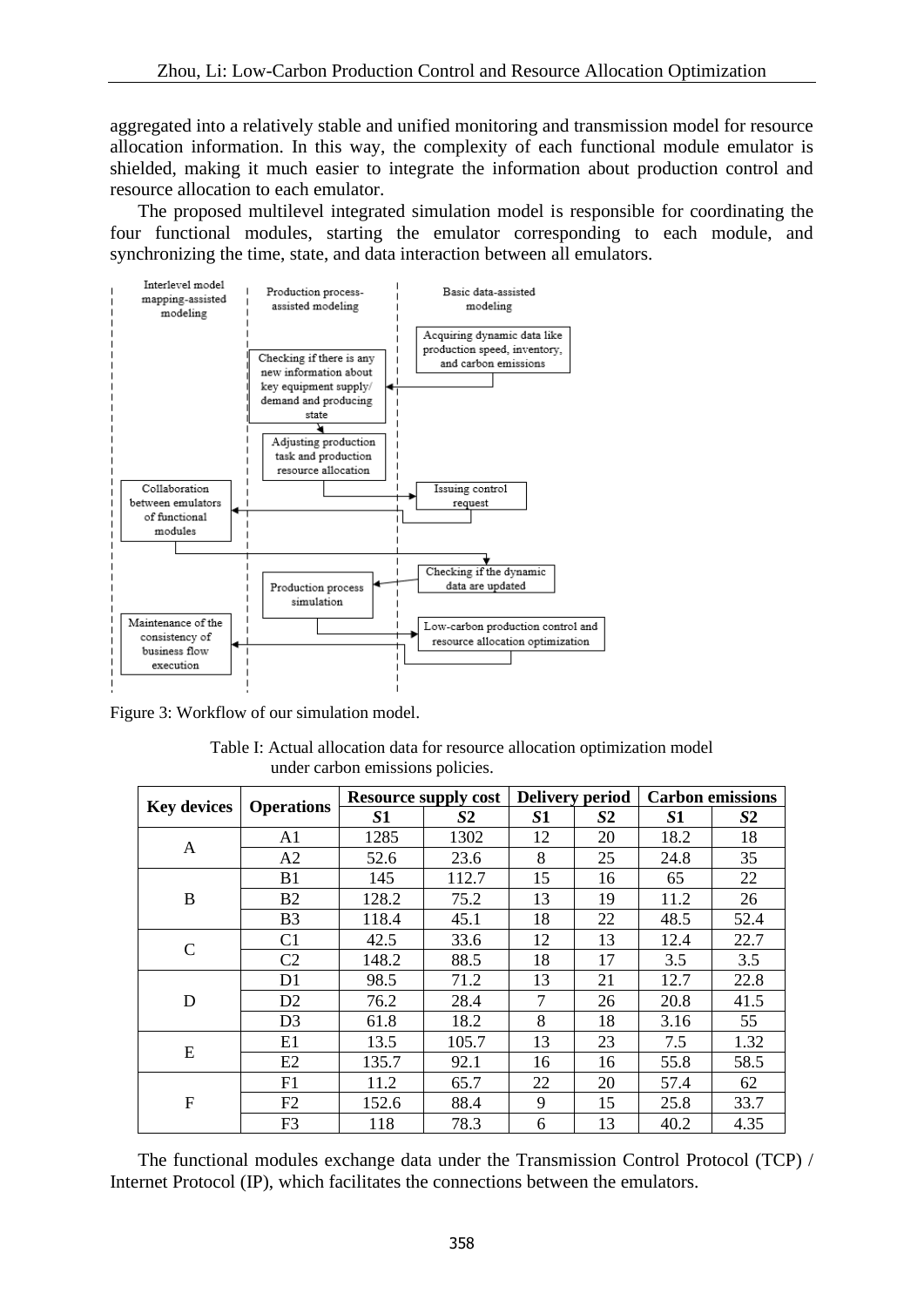The multilevel integrated simulation model relies on the TCP/IP to connect the emulator of each functional module. At the start of simulation, the multilevel integrated simulation model starts the emulators of the four simulation modules, and kicks off cyclic simulations. The integrated simulation flow of our model is detailed as follows (Fig. 3):

(1) Executing the simulation time step of production process-assisted modelling

 In a largescale production environment, the multi-resolution basic information model of production resources is adopted to simulate the message transmission between machines, between machines and logistics vehicles, between machines and resource allocation nodes, and between resource allocation nodes. The production process-assisted model returns the information sent by monitoring nodes (mainly the messages received synchronically by adjacent nodes) to the multilevel integrated simulation model. The multilevel integrated simulation model will realize the visual interactive operation of the whole process of the production flow. Finally, the operation information will be saved in the data storage unit corresponding to each monitoring node.

(2) Executing the simulation time step of basic data-assisted modelling

 The basic data-assisted modelling can update the production states of key devices, including dynamic data like production speed, inventory, and carbon emissions, according to the updates of its business applications, namely, device management, quality management, and utility management. The resource allocation state of production equipment is updated by the solving algorithm to the resource allocation optimization model under carbon emissions policies. After completing its simulation time step, the basic data-assisted model will return the production equipment states and resource allocation states to the multilevel integrated simulation model. The multilevel integrated simulation model will update the stored basic data on production control and resource allocation, according to the returned information.

(3) Executing the simulation time step of interlevel model mapping-assisted modelling

 To ensure the execution consistency between business flows on different levels, the same raw material or part is described in a unified manner by the same logic, according to the basic data on production control and resource allocation, which are obtained by the emulators of different functional modules. In the multi-resolution basic information model of production resources, the received and sent data collected by emulators are screened, such as to maintain the dynamic mapping of all information.



Figure 4: Application of multilevel integrated simulation model.

(4) Executing the simulation time step of multilevel integrated simulation model

 Under the constraint of carbon emissions policies, the proposed application of the multilevel integrated simulation model will start the emulators for the process information model of lowcarbon production, and the multi-resolution basic information model of production resources, adjust the production tasks, and change the allocation of production resources, upon receiving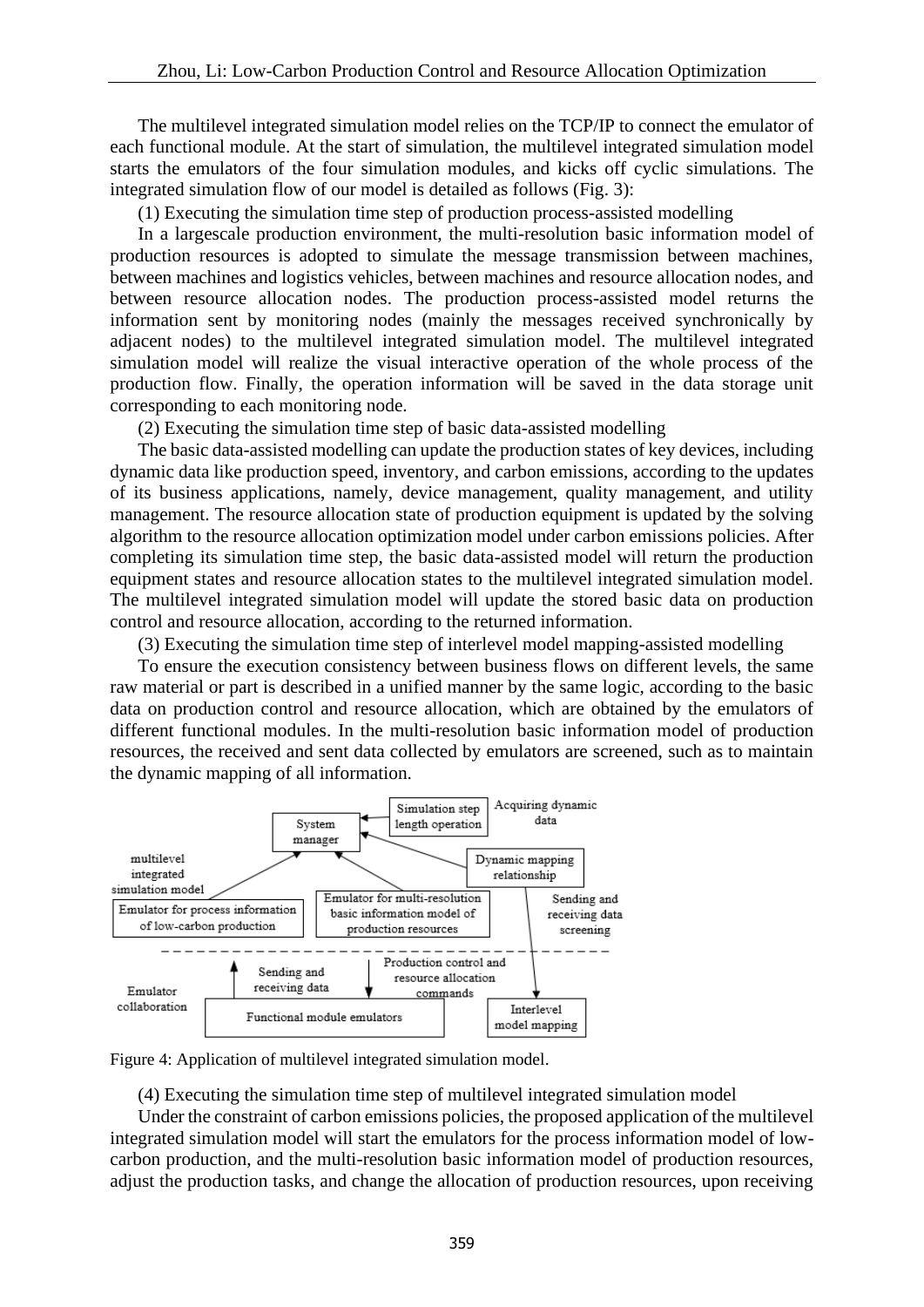the supply, demand, and production state from key equipment. Fig. 4 illustrates the application of the multilevel integrated simulation model. In the proposed multilevel integrated simulation model, this process is completed through the collaboration between the emulators of functional modules.

### **5. EXPERIMENTS AND RESULTS ANALYSIS**

Table I shows the key devices and production cases of a product of a manufacturer, plus the resource supply cost and carbon emissions of the cases. The carbon emissions of each operation on each key device was calculated by the proposed estimation method. Fig. 5 shows the curve between resource supply cost and carbon emissions under different carbon tax rates.

 As shown in Fig. 5, the resource supply cost of the product increased, while the carbon emissions gradually dropped, with the carbon tax rate. Thus, carbon tax policies have a great impact on the carbon emissions of modern manufacturers. When the carbon tax rate is low, the enterprise would emit more carbon. During the operation, modern manufacturers tend to accept the carbon tax policies, for the policies do not directly impede corporate operation.



Figure 5: Influence of carbon tax rate on Figure 6: Relationship between the number of resource supply cost and carbon emissions. phases and memory cost.







 Figs. 6 and 7 display the relationship between the number of phases and memory cost, and that between the number of phases and packet loss rate. It can be observed that the model consumed a large memory, at different number of nodes, and different packet loss rates. Figs.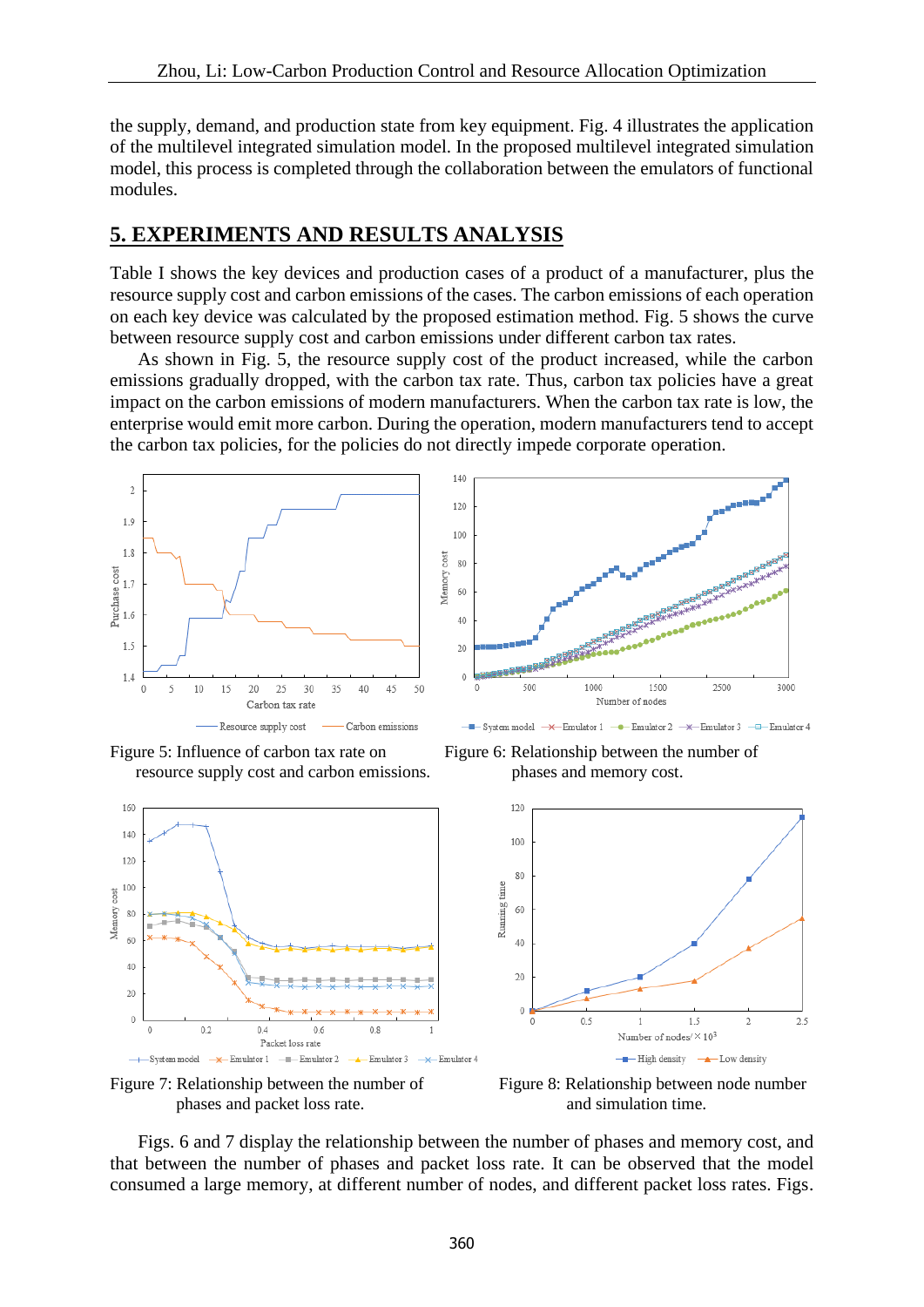8 to 10 display the correlation of simulation time with the number of nodes, the physical layer model, and communication range, respectively. It is clear that the simulation time of our model increased with the rising density and number of nodes, the simplification of the physical layer, and the growing communication distance.



Figure 9: Relationship between physical layer Figure 10: Relationship between communication model and simulation time. The range and simulation time.

 The above analysis shows that the proposed multilevel integrated simulation model, which is based on the emulators of different functional modules, supports largescale simulation, achieves desirable performance, and realizes relatively high simulation accuracy.

## **6. CONCLUSIONS**

Based on dynamic integrated simulation, this paper investigates the low-carbon production control and resource allocation optimization. After specifying the multi-level integrated simulation architecture for low-carbon production control, the authors detailed the core functional modules, and established a resource allocation optimization model under carbon emissions policies. The next is to build a simulation model for the process information of lowcarbon production, and the multi-resolution basic information of production resources. In addition, the integrated simulation flow was explained fully for the proposed model. Through experiments, the actual allocation data were presented for the resource allocation optimization model under carbon emissions policies. Referring to these data, the authors analysed the influence of carbon tax rate over resource supply cost and carbon emissions. It is concluded that carbon tax policies have a great impact on the carbon emissions of modern manufacturers. Further, the authors plotted the curve between node number and memory cost, and that between packet loss rate and memory cost of different emulators for the multilevel integrated simulation model, and discussed the correlation of simulation time with the number of nodes, the physical layer model, and communication range. The results show that proposed multilevel integrated simulation model supports largescale simulation, achieves desirable performance, and realizes relatively high simulation accuracy.

#### **ACKNOWLEDGEMENT**

This paper is supported by Talent introduction project of Guizhou University of Finance and Economics.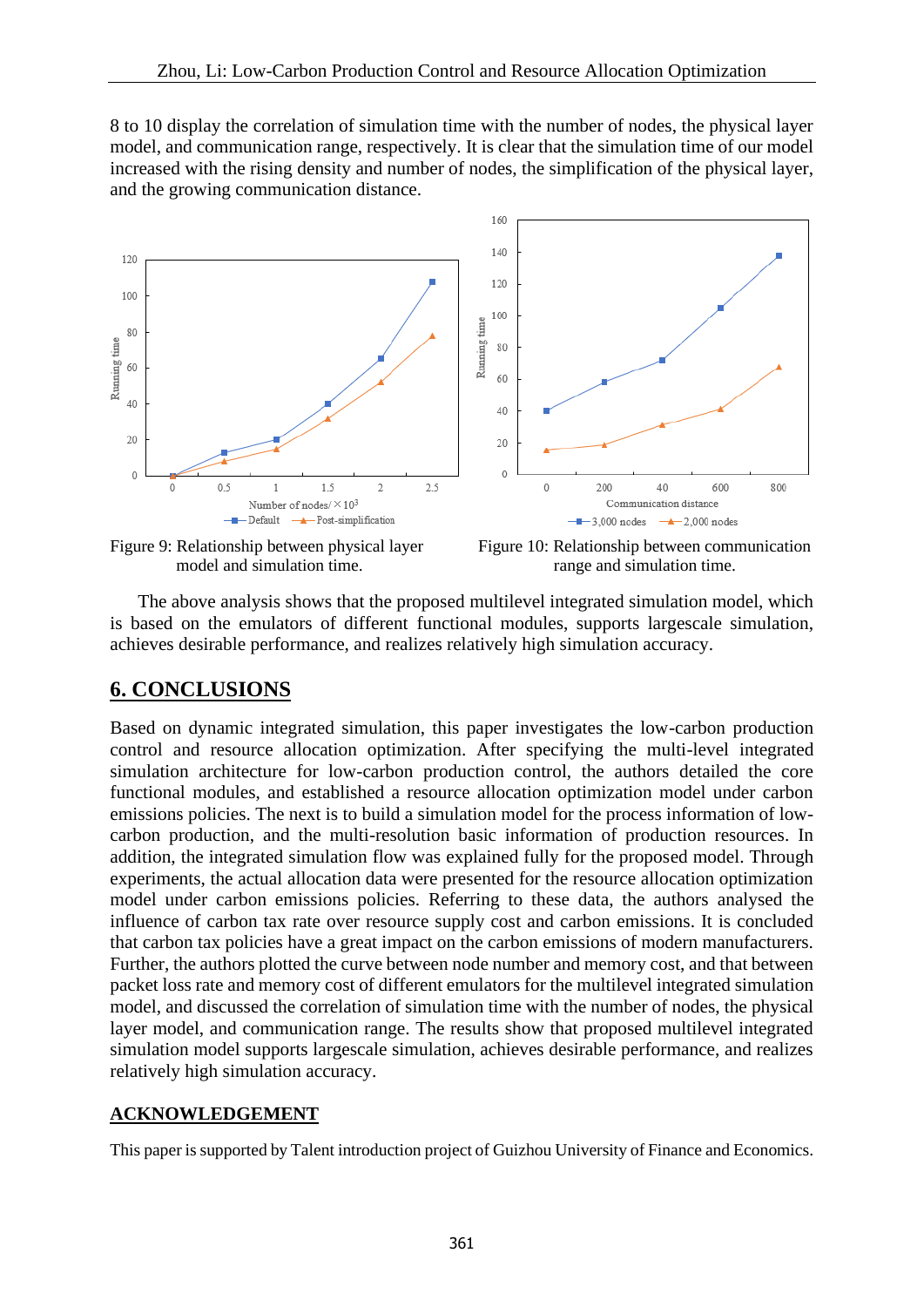#### **REFERENCES**

- [1] Bueno, A.; Filho, M. G.; Carvalho, J. V.; Callefi, M. (2022). Smart production planning and control model, Mesquita, A.; Abreu, A.; Carvalho, J. V. (Eds.), *Perspectives and Trends in Education and Technology, Smart Innovation, Systems and Technologies*, Springer, Singapore, 253-267, doi[:10.1007/978-981-16-5063-5\\_21](https://doi.org/10.1007/978-981-16-5063-5_21)
- [2] Kliment, M.; Trebuna, P.; Pekarcikova, M.; Straka, M.; Trojan, J.; Duda, R. (2020). Production efficiency evaluation and products' quality improvement using simulation, *International Journal of Simulation Modelling*, Vol. 19, No. 3, 470-481, doi[:10.2507/IJSIMM19-3-528](https://doi.org/10.2507/IJSIMM19-3-528)
- [3] Tamura, N. (2018). Optimal control of production with improvement, *Proceedings of the Institution of Mechanical Engineers, Part O: Journal of Risk and Reliability*, Vol. 232, No. 6, 777- 785, doi[:10.1177/1748006X18761275](https://doi.org/10.1177/1748006X18761275)
- [4] Marschall, B.; Ochsenkuehn, D.; Voigt, T. (2022). Design and implementation of a smart, productled production control using industrial agents, *IEEE Journal of Emerging and Selected Topics in Industrial Electronics*, Vol. 3, No. 1, 48-56, doi[:10.1109/JESTIE.2021.3117121](https://doi.org/10.1109/JESTIE.2021.3117121)
- [5] Robertson, D.; Prucka, R. (2022). Evaluation of control-oriented flame propagation models for production control of a spark-assisted compression ignition engine, *Proceedings of the Institution of Mechanical Engineers, Part D: Journal of Automobile Engineering*, Vol. 236, No. 2-3, 334-342, doi[:10.1177/09544070211020842](https://doi.org/10.1177/09544070211020842)
- [6] Zhang, T.-Q.; Malik, F. R.; Jung, S.; Kim, Y.-B. (2022). Hydrogen production and temperature control for DME autothermal reforming process, *Energy*, Vol. 239, Part A, Paper 121980, 11 pages, doi[:10.1016/j.energy.2021.121980](https://doi.org/10.1016/j.energy.2021.121980)
- [7] Parsanejad, M. (2019). An analysis of nonlinear inventory-production control system with production constraints, *International Journal of Industrial Engineering: Theory, Applications, and Practice*, Vol. 26, No. 4, 419-434, doi[:10.23055/ijietap.2019.26.4.2429](https://doi.org/10.23055/ijietap.2019.26.4.2429)
- [8] Tirkeş, G.; Çelebi, N.; Güray, C. (2021). Developing a multi-stage production planning and scheduling model for a small-size food and beverage company, *Journal Européen des Systèmes Automatisés*, Vol. 54, No. 2, 273-281, doi[:10.18280/jesa.540209](https://doi.org/10.18280/jesa.540209)
- [9] Angius, A.; Colledani, M.; Horvath, A. (2018). Lead-time-oriented production control policies in two-machine production lines, *IISE Transactions*, Vol. 50, No. 3, 178-190, doi[:10.1080/](https://doi.org/10.1080/24725854.2017.1417654) [24725854.2017.1417654](https://doi.org/10.1080/24725854.2017.1417654)
- [10] Wang, J.; Yang, X.; Chen, C.-C.; Yang, S.-T. (2014). Engineering clostridia for butanol production from biorenewable resources: from cells to process integration, *Current Opinion in Chemical Engineering*, Vol. 6, 43-54, doi[:10.1016/j.coche.2014.09.003](https://doi.org/10.1016/j.coche.2014.09.003)
- [11] Ojstersek, R.; Buchmeister, B. (2021). Simulation based resource capacity planning with constraints, *International Journal of Simulation Modelling*, Vol. 20, No. 4, 672-683, doi[:10.2507/](https://doi.org/10.2507/IJSIMM20-4-578) [IJSIMM20-4-578](https://doi.org/10.2507/IJSIMM20-4-578)
- [12] Corton, J.; Donnison, I. S.; Patel, M.; Bühle, L.; Hodgson, E.; Wachendorf, M.; Bridgwater, A.; Allison, G.; Fraser, M. D. (2016). Expanding the biomass resource: sustainable oil production via fast pyrolysis of low input high diversity biomass and the potential integration of thermochemical and biological conversion routes, *Applied Energy*, Vol. 177, 852-862, doi[:10.1016/](https://doi.org/10.1016/j.apenergy.2016.05.088) [j.apenergy.2016.05.088](https://doi.org/10.1016/j.apenergy.2016.05.088)
- [13] Liang, Q. (2020). Production logistics management of industrial enterprises based on wavelet neural network, *Journal Européen des Systèmes Automatisés*, Vol. 53, No. 4, 581-588, doi[:10.18280/jesa.530418](https://doi.org/10.18280/jesa.530418)
- [14] Maisonneuve, N.; Gross, G. (2011). A production simulation tool for systems with integrated wind energy resources, *IEEE Transactions on Power Systems*, Vol. 26, No. 4, 2285-2292, doi[:10.1109/TPWRS.2011.2143437](https://doi.org/10.1109/TPWRS.2011.2143437)
- [15] Deng, X.; Singh, R. B.; Liu, J.; Güneralp, B. (2016). Water productivity and integrated water resources management, *Physics and Chemistry of the Earth, Parts A/B/C*, Vol. 96, 1, doi[:10.1016/j.pce.2016.11.002](https://doi.org/10.1016/j.pce.2016.11.002)
- [16] Wang, X.; Zhu, Y.; Sun, H.; Jia, F. (2018). Production decisions of new and remanufactured products: Implications for low carbon emission economy, *Journal of Cleaner Production*, Vol. 171, 1225-1243, doi[:10.1016/j.jclepro.2017.10.053](https://doi.org/10.1016/j.jclepro.2017.10.053)